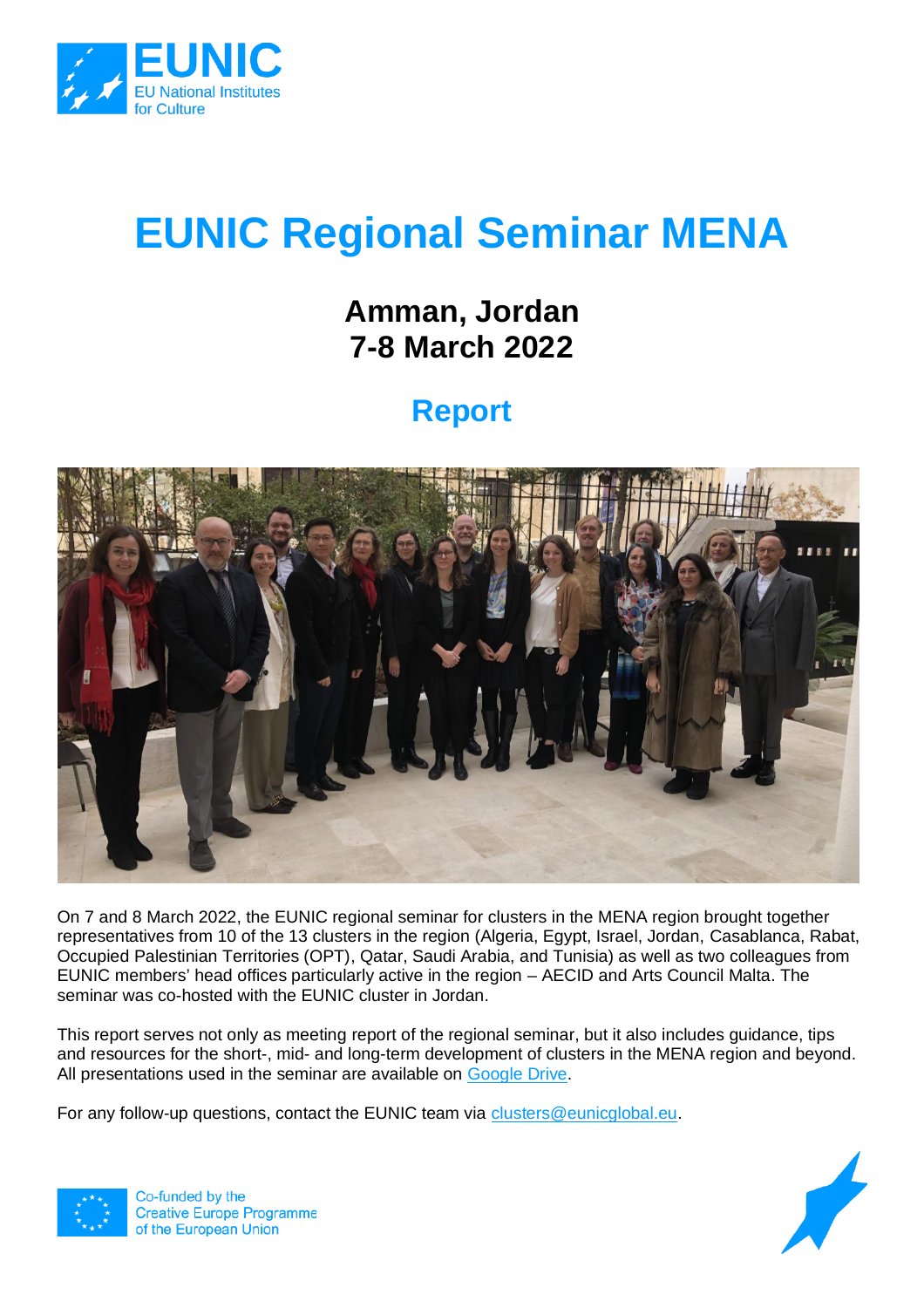

#### **Objectives**

The objectives of the cluster seminar in Amman were the following:

- 1. To support the **development and strengthening of EUNIC clusters** in the region
- 2. To **better understand EUNIC** and its recent developments as members of the network
- 3. To understand the most **relevant topics in the region**, identifying **specificities and opportunities for working together** in the region
- 4. To openly discuss and explore solutions to some of the **challenges of working together collaboratively as EUNIC**
- 5. To better understand **EUNIC's strategic partnership with the EU** and to explore together **cultural relations' principles** and how to put them into practice, including projects in cooperation with EU **Delegations**
- 6. To **get to know each other**, re-connect after a period of online activity, to network and exchange as a leadership peer group

#### **Introduction and group exercise on fair collaboration**

The seminar was opened by welcoming words by Juan Vicente Piqueras Salinas, director of Instituto Cervantes in Amman and co-host of the seminar Laura Hartz, current president of the Jordan cluster and director of Goethe-Institut Amman. EUNIC director Andrew Manning gave an overview of the status of the EUNIC network, its evolution over time, developments in the partnership with the EU and of the context and role the clusters as a major driving force for the network's future journey.

Participants then had the opportunity to discuss **core values and potential dilemmas when working in the field of international cultural cooperation**, using directly tools from the recently published [resources](https://eunic.eu/fair-collaboration)  [on Fair Collaboration](https://eunic.eu/fair-collaboration) commissioned by EUNIC. Cluster colleagues are invited to continue to use these resources when discussing among each other and with partners.



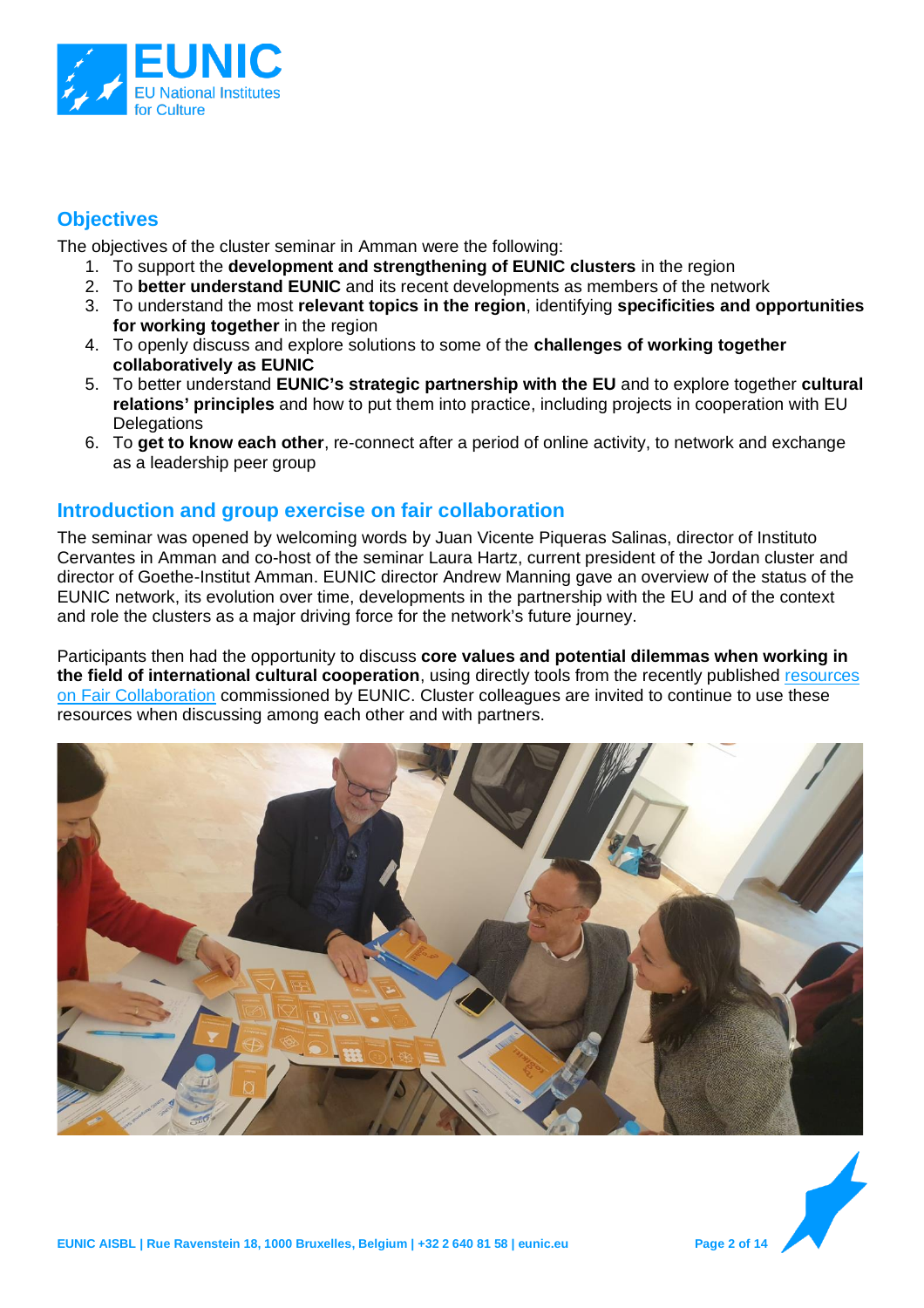

#### **Latest societal and cultural developments in MENA**

The first content session of the seminar focused on emerging themes and priorities from across the region with participants exploring common regional topics and opportunities for cultural relations projects. The following **topics** arose as main cross-cutting issues across the region:



One key line of enquiry was the topic of where topics for action originate. Are they driven by the EU's agenda setting, by individual EUNIC member perspectives or deriving directly from local interests and needs? Also: what are explicitly *not* topics to address? In parallel, participants were invited to reflect on what the true drivers of their respective cluster activities were – specific instruments or events, specific individual member agendas, or if it is a truly content led agenda distilled collectively based on local perspectives?

Participants argued that as 'outsiders' they can sometimes more easily identify content needs, and that it would be helpful to be informed in advance about relevant EU topics in order to be able to link activities, e.g., to the ongoing European Year of Youth in 2022

In line with the identified themes, participants discussed the added value of cooperation through a EUNIC cluster, and which topics can be addressed through a cluster more effectively then by an individual institution alone.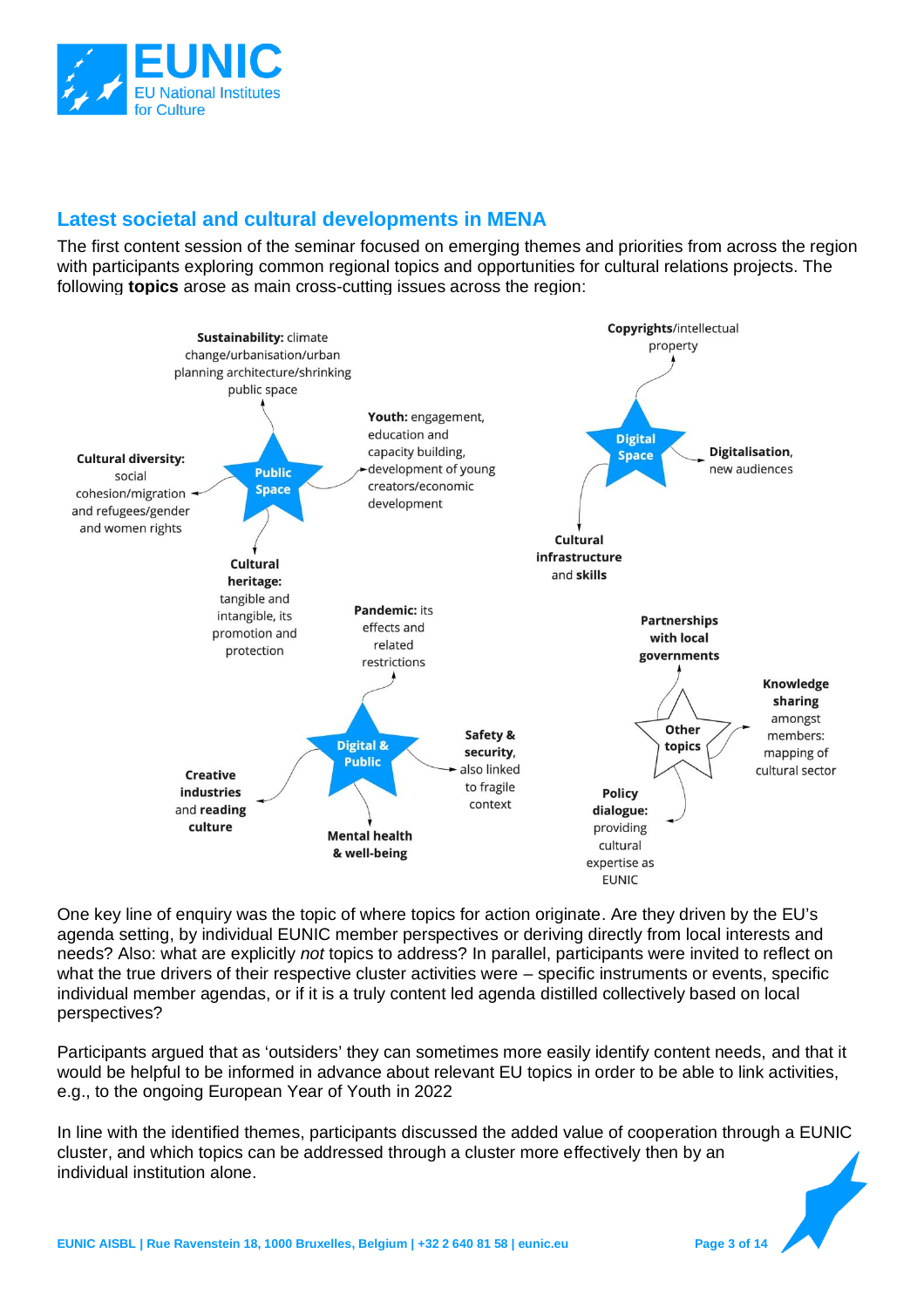

#### **Added value of being a EUNIC cluster**

- **More bargaining power** with local organisations/authorities and EU Delegations, a collective voice – more visibility, advantage of being able to represent the bigger picture rather than your own embassy/political entity that might change its stance rather quickly
- Ability to be a **valuable partner**: the need to make clear what a cluster can bring to the table and that the sum of activities is more than individual efforts
- Need to identify strength that every cluster member involved can contribute and value and use those strengths
- **Pooling of resources** knowledge exchange, expertise, infrastructure, diversity of audience, sharing locations, etc. – far more than just financial.
- **Mutual understanding on key topics** among cluster members, e.g., regarding freedom of expression
- **Flexibility** in implementing projects
- More **connections to local scenes** and discourses
- Easier to engage with a broader range of civil society actors / less narrowly political than, e.g., EUD ('keep doors open for dialogue')

Topic setting amongst different cluster members has been identified as one challenge, however the aspect of **variable geometry** encouraged by EUNIC helps as not all members need to engage on everything at the same level. The value of smaller initiatives in comparison to big one-off showcasing events was identified by many as strong point of cluster activities. The opportunity of sharing experience and knowledge among the cluster and the chance – and need – to learn from each other was also highlighted. Initiatives of the wider network, such as the Job Shadowing exchange in Tunisia, have been particularly mentioned in this context.

#### **Strengthening clusters in the region**

The EUNIC team gave an overview of the broader EUNIC context in which clusters operate and of recent milestones in the cluster network's development. By sharing examples from the network, initiatives and [resources available to the clusters online](https://eunic.eu/resources), it was discussed how clusters can best respond to and address the topics identified in the first session in practical terms, including questions of governance, internal collaboration and opportunities to engage with the wider network and local partners.

As EUNIC's current Creative Europe funding period is ending and the EUNIC Cluster Fund is celebrating its tenth anniversary as the network's primary internal funding mechanism to support the development of clusters through joint collaborative projects, EUNIC has commissioned a **report on the Cluster Fund and the wider development of the cluster network**. All participants have been invited to [complete the online](https://eunicglobal.typeform.com/to/SKxZ3CaS)  [survey informing the research.](https://eunicglobal.typeform.com/to/SKxZ3CaS)

Alongside the continuous growth and professionalisation of the network and its clusters, **having a shared vision and strategy** for a cluster has proven to be crucial to make members' work coherent. For this reason, the network developed some governance tools to support colleagues working in clusters worldwide, such as inviting each cluster to have a [Cluster Charter](https://drive.google.com/drive/u/2/folders/1gF5uTwuzoeEVplM9CaroY5cQpN-7DUK8) and their own **[Cluster Strategy](https://drive.google.com/drive/u/1/folders/1JBLiDj39YxQSdtPuSLX-goKKyMsM5-_i)**. In line with

[EUNIC's strategic framewo](https://drive.google.com/drive/u/2/folders/1Idd-OApjdE0Q6ial1JcroPEYERf4uW8S)rk 2020-24, the EUNIC team raised the importance of having an updated cluster strategy as shared guiding tool for internal collaboration and joint activities.

Developing such a strategy should be seen as **a shared and collaborative process** among cluster colleagues and involve relevant local stakeholders, such as EU Delegations and other

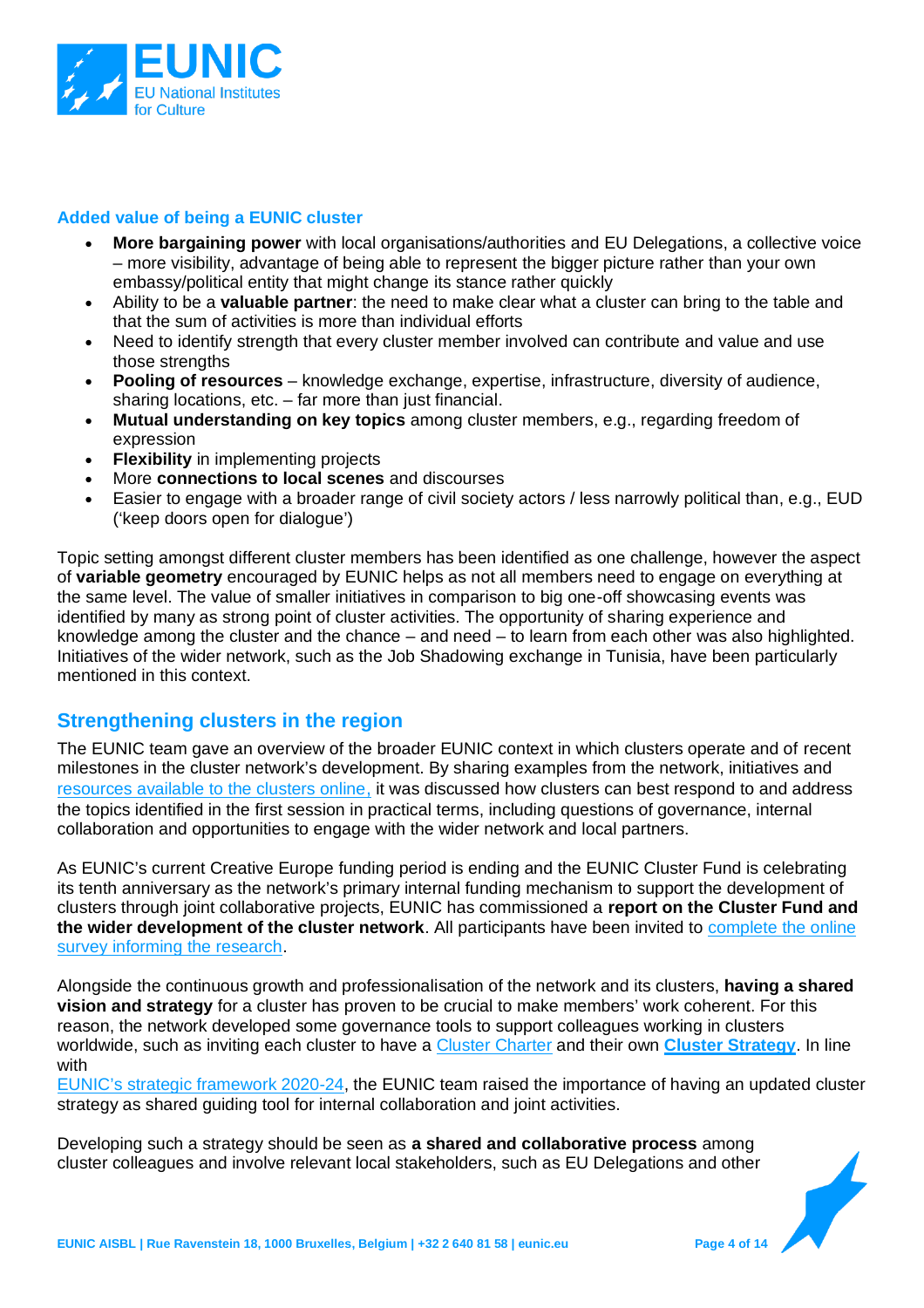

local cultural and civil society partners. Being fully aware of the time and effort needed to write a meaningful and valuable strategy, the EUNIC team offers individually tailored workshops to support clusters elaborating a new strategy and will give regular inputs on how to write such a strategy, also linking it to the UN's Sustainable Development Goals. Especially regarding the challenge of regular staff turnover within a cluster as mentioned by several participants, tools such as the cluster strategy can be helpful in securing an institutional memory as strategies are multi-annual.

Clusters have also found different ways to **establish continuity in leadership by introducing copresidency or presidential teams** consisting of a president and one or two vice-presidents. Other cluster governance topics of interest that were discussed further included:

- The model of **engaging a cluster coordinator** to support the administrative work of EUNIC clusters has gathered interest. Several clusters in the network have adopted this possibility, each in their own way of involving additional help, e.g., by **recruiting a part-time executive secretary, an intern, a freelance coordinator, etc.** The EUNIC cluster in Saudi Arabia, represented at this seminar, recruited two cluster coordinators directly through the financial support of the EU Delegation, which sparked a lot of interest.
- The topic of **membership fees** was vividly discussed as some participants showed interest while others expressed previous complicated experiences within their cluster or scepticism towards this tool. While there are no specific quidelines on the amount of membership fees, clusters are encouraged to establish amounts that are feasible and do not exclude participation of members. These fees can then be used e.g., to top up certain project funding or to finance the position of a cluster coordinator.

Following these discussions, participants were invited in world café format to share positive developments and practices in their clusters as well as feedback and recommendations to the EUNIC members' headquarters, the EUNIC office and EU Delegations and partners.

#### **Success stories**

- **Sharing of knowledge, resources and support** is an enabling factor to achieve something that would be impossible as individual organisation.
- Common projects lead to **a feeling of shared ownership and cohesion** among cluster members:
	- $\circ$  The Tfanen project brought the cluster members in Tunisia closer together via the creation of a project board.
	- o Meeting regularly, exchange and support within members has strengthened the cluster in OPT, which culminated in a successful Cluster Fund project with shared ownership looking now at joint follow-up activities with the EU Delegation, taking the scale and ambition of projects even further.
	- o While the implementation of the Cluster Fund project in Algeria was complicated, it created an exchange with and link to the EU Delegation.

#### **Recommendations to EUNIC Members' Headquarters**

- Headquarters should **streamline the mandate to work on European collaboration** through job descriptions and annual reporting on specific indicators and achievements.
- **Exchange of best practices on EUNIC** headquarters of individual EUNIC members should facilitate regular exchanges/meeting of their staff active in EUNIC to share good practices on European collaboration through EUNIC clusters.
- Headquarters should provide **communication package on EUNIC** before deployment and at Ambassador level, e.g., annual Ambassadors' or directors' seminar by each member.

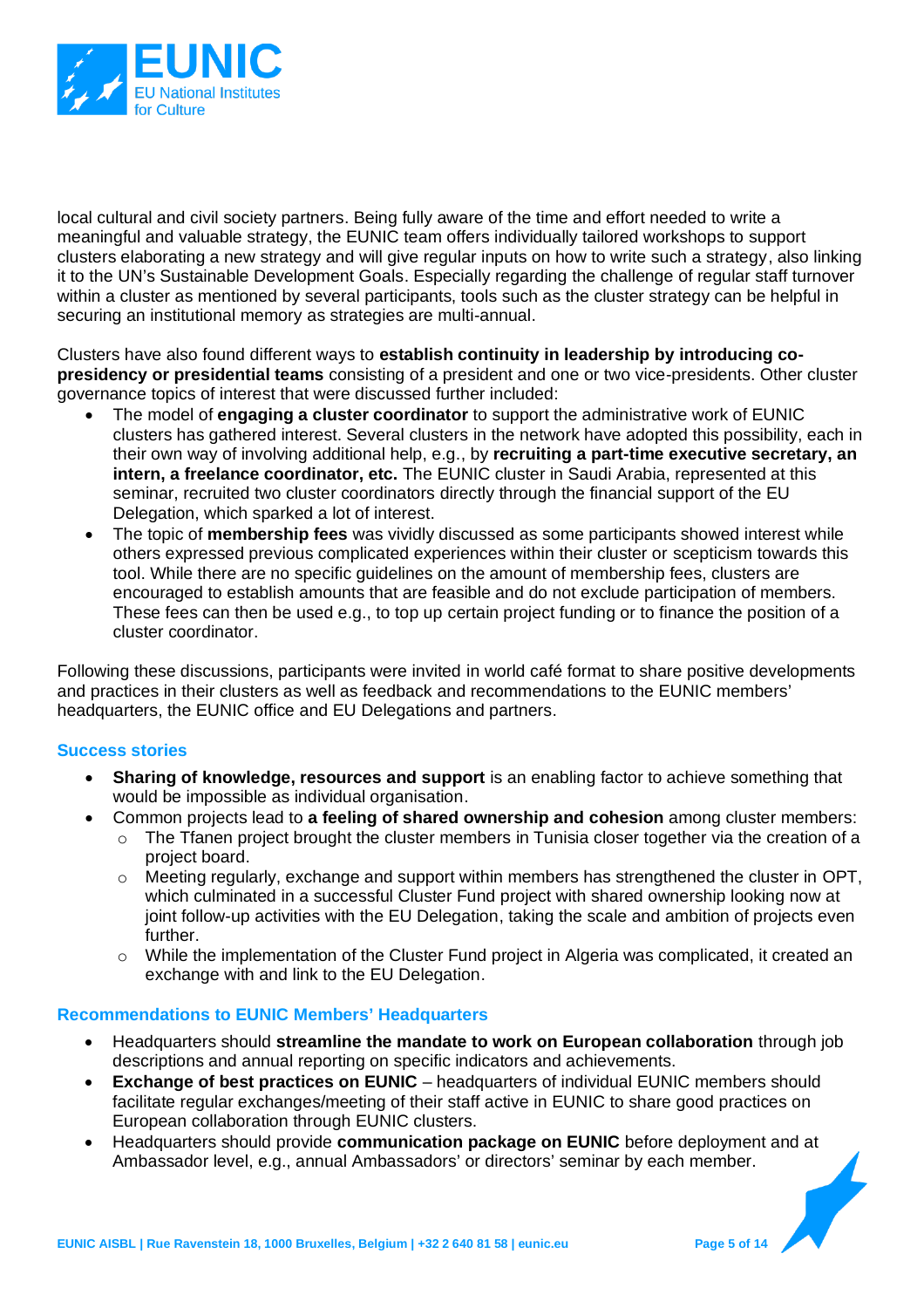

- Headquarters should **communicate better about EUNIC**  be transparent about how EUNIC works, advertise the newsletter, share GA reports. Ensure more and better communication and regular information between focal points and network. Colleagues don't always know who their focal point is.
- EUNIC GA should **support increasing capacity and more resources at the EUNIC office** to manage the cluster network.
- EUNIC GA should **reinforce the regional structures** to support more strategic engagement in EUNIC and add to operations of clusters.

#### **Recommendations to the EUNIC office**

*On the Cluster Fund* 

- Explore a **different timeline** for the launch of the call and deadline of submission (e.g., launch the call during summer).
- **Raise the budget for each project** and have fewer projects shortlisted in each call instead, prioritise clusters without other funds.
- Lower the **co-financing rate**.

#### *On communication from the office to clusters*

- It's good to have **reminders** of events, research, calls, etc.
- **Resources available are rich**, helpful, and appreciated (webinars, guidelines, seminars, etc.)
- **E-mails are often too long** with too dense information.
- It is difficult for cluster presidents to share all information with cluster members the EUNIC office should **reach out to all cluster members directly**.
- Communication **solely in English** might exclude due to language barriers.
- Each call for proposals has different terms and timings, often **wording is not very accessible** and clear.

#### *On support from the EUNIC office to clusters*

- Offer **more regional meetings** to facilitate decentralised knowledge share within clusters in a region.
- Offer **more opportunities** for exchange such as physical meetings, job shadowing, etc.
- Offer **workshops on communication** for clusters on how to implement the [EUNIC visual guidelines.](https://drive.google.com/drive/u/1/folders/1Qwhj8P93kQkVG3be4p2d7gCPA8VQ3HSQ)
- Share more possibilities for clusters to **publish activities** (on EUNIC website, in newsletter, create own cluster website, etc.)

#### **Recommendations to EU Delegations and partners**

- **Recognise EUNIC's expertise** in cultural relations more and not consider EUNIC clusters a vehicle for EU visibility.
- Give the cluster more space and **trust to do their work** when implementing a joint project.
- Recognise the **potential and power of culture** and its contribution to other major policy areas.
- Be **more transparent about funding opportunities** and the different modalities possible.
- Open possibilities for **smaller and more flexible grants**.
- The EEAS Headquarters should **inform and mobilise EUDs better** to engage in cultural relations projects, not the least by assigning colleagues with proven cultural expertise to EUDs.

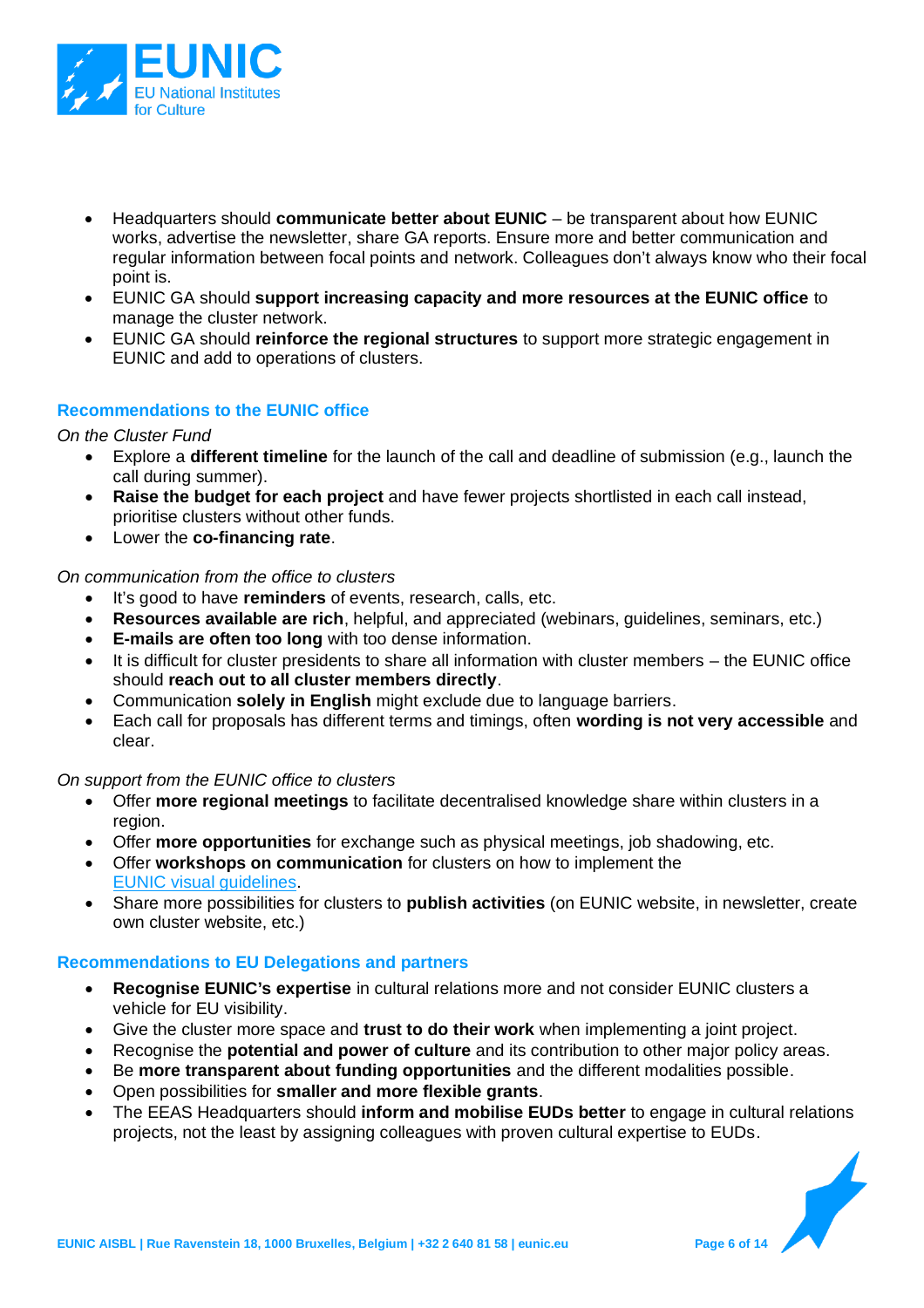

#### **MENA clusters and EU Delegation partnerships**

The Joint Communication of 2016 and the Administrative Arrangement between EUNIC and the EU of 2017 set out the main pathways for **increased partnerships between EUNIC clusters and EU Delegations** in putting the EU's approach to cultural relations into practice. The [Joint Guidelines: EC-EEAS-EUNIC](https://eunic.eu/news/joint-guidelines-updated)  [partnership](https://eunic.eu/news/joint-guidelines-updated) (last updated in 2021) are an important tool to drive these developments. In practice, shaping these partnerships is easier said than done and **the instruments available to facilitate this are far from ideal and not yet fully adapted** to this new form of cooperation.

From experiences with European Spaces of Culture, the EUNIC Cluster Fund and additional EUNIC/EUD projects, the EUNIC team encounters common pain points as well as some good practices of these relationships. In a moderated discussion some of these were highlighted:

- **Mutual expectations:** Sometimes clusters expect the partnership to be limited to funding and financial transactions only. Sometimes the EUD perceives the cluster as a merely vehicle for EU visibility and communication: seminar participants indicated experiences with the EUD approaching the cluster as executive agency or service provider rather than content or strategic partner. Both situations demonstrate a lack of recognition and understanding of each other's strengths and complementarities as strategic partners towards long-term impact, hampering readiness to cooperate on a deeper level beyond funding. Experience in **Brazil** and **Saudi Arabia** show that even if the EUD does not have large budgets available, it can support activities of the cluster through a cluster coordinator.
- **Understanding the EUD's role:** As the structure for the EU's external action in culture is relatively new and underdeveloped, it is often unclear for the EU Delegation itself – and by extension to EUNIC – how to contribute beyond the superficial or funding.
	- $\circ$  With the EUD having limited experience of doing cultural work on its own, it's important to share good examples of where it does add value in **content** (EUD can complement other topics with cultural action) and **networks** (EUD works with civil society partners in other fields and can make transnational links to EUDs in neighbouring countries), **communication** (EUD brings in different target audiences) and **facilitation** (EUD can provide safe spaces and give political weight to open doors that otherwise would remain closed).
	- o With the value of culture often underestimated, larger EUD priorities could well match the objectives of a project, convincing the EUD to get on board on content level – see the Spaces examples in **[India](https://europeanspacesofculture.eu/projects/india)**, **[Mongolia](https://europeanspacesofculture.eu/projects/mongolia-nogoonbaatar-international-eco-art-festival)** and **[Tajikistan](https://europeanspacesofculture.eu/projects/tajikistan)** with the topic of climate action, **[Cameroon](https://europeanspacesofculture.eu/projects/cameroon)** with outreach to youth, **[South Africa](https://europeanspacesofculture.eu/projects/south-africa)** with human rights, **[Sri Lanka](https://europeanspacesofculture.eu/projects/sri-lanka-colomboscope-on-language-and-multitudinal-belonging)** with freedom of speech, etc.
	- o With EUD staff rotating or culture being low on the priority list, having regular exchange with a wider circle of EUD colleagues is useful: beyond the cultural focal point, aim for the cooperation section as well as Heads of Delegation.
- **Finding funding models:** EUD funding for cultural activities is limited and sometimes not fully evident from which programme line of the EUD this is coming or by which modalities this can spent. Clusters should therefore explore options with different sections of the EUD. In the case of **Senegal**, financing went through the cooperation section, in the case of **Egypt**, financing went through the political section (as an explicit focus was on supporting policy developments in culture linked to ministerial bodies). In **Bolivia**, the funding was linked to the human rights instrument. Clusters should also jointly with the EUD explore the different contracting models available for EUfunded projects. Also here, regular exchange with the EUD with higher level staff is crucial to identify these possibilities.

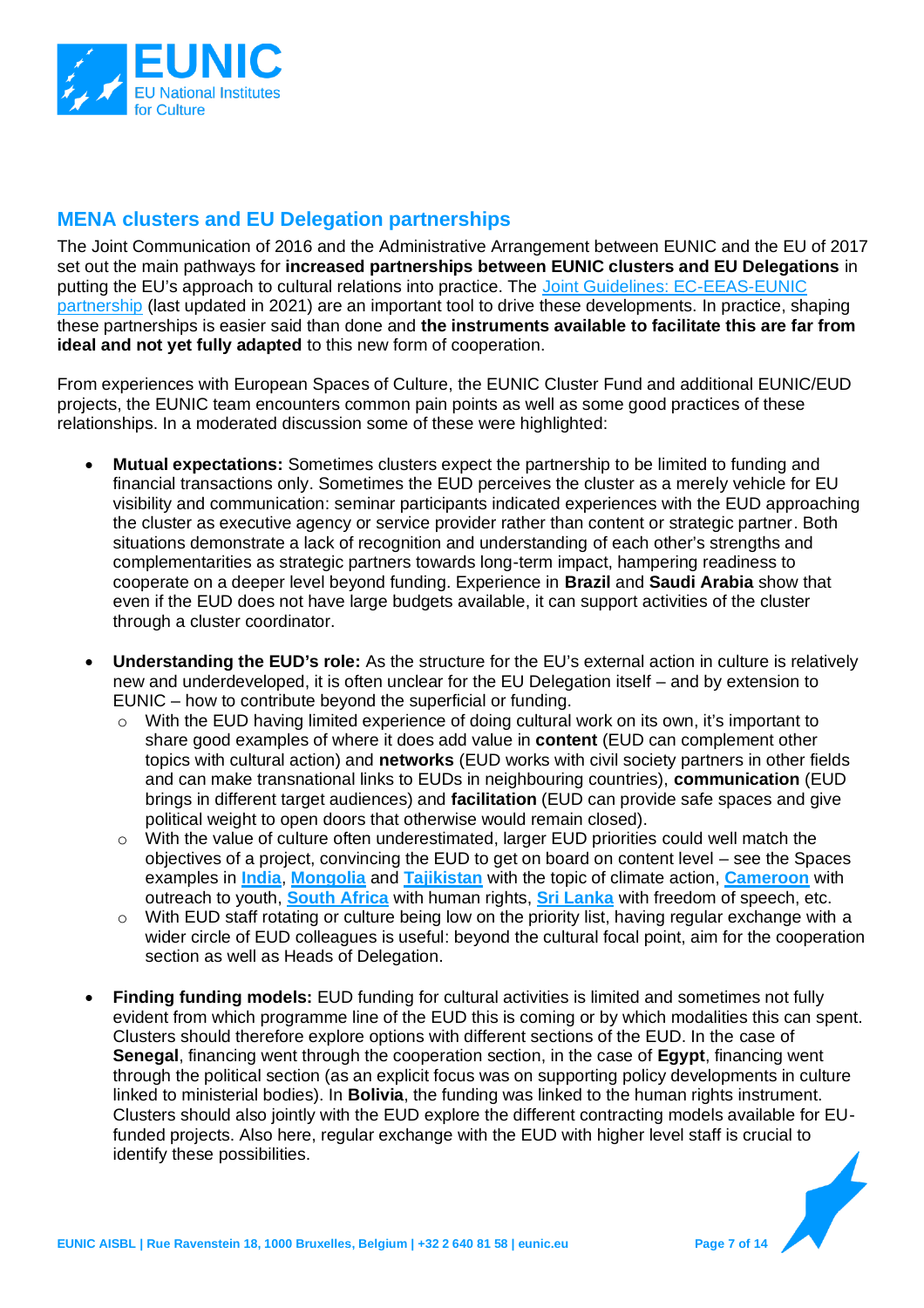

• **Finding a collaboration model:** A common challenge is that the financial and legal responsibility of an EU contract falls on one cluster member; the larger the cluster, the more challenging this is. The cluster collaboration model needs to be tailored to the members, their mandates and capacity and every member should be invited to take part and contribute. Another challenge is the different understanding of cultural relations work by individual members of the cluster. These challenges can be tackled by for instance establishing a cluster coordinator or signing MoUs clearly stating the roles and responsibilities for the members. Of great importance is also the jointly designed cluster strategies.

#### **Major EU funded projects led by EUNIC members in the region**

In a moderated discussion, Andrea Jacob, Goethe-Institut and cluster president in Tunisia, Martin Daltry from British Council in OPT, and Amalia de Lizaur López, EUNIC Focal Point from AECID, presented three recent cases of EU-funded EUNIC projects. The discussion in plenary looked at **key factors for fruitful EUNIC-EU cooperation in the region**, and lessons learnt from these projects to look at ways forward to some of the challenges of working together collaboratively as EUNIC. Furthermore, the session inspired colleagues to think of **opportunities for new EU-funded projects** in the region.

Martin Daltry presented **[Bethlehem Site-Specific Theatre Festival](https://www.youtube.com/watch?v=0HHDLTuOiUU)**, a project selected for financing from the 2019 edition of the EUNIC Cluster Fund implemented in July 2021 in the framework of the postponed Bethlehem Capital of Arab Culture 2020. In addition to site-specific performances, EUNIC members hosted workshops on site-specific theatre. Through the project the cluster has an opportunity to engage with local partners and civil society. The project was very successful, brought together local communities and professionals and attracted significant interest from the EU Delegation for a larger-scale action.

The EU Delegation has invited the Goethe-Institut together with the British Council to develop this project idea as a concept note for **a much larger multiannual initiative**. Current discussions with the EU Delegation are based on mutual understanding and interest, there are also possibilities to work with the Ministry of Culture on cultural heritage and creative industries; both topics are important in the context of OPT. Once the concept note is approved by the EU Delegation, the challenge will be to define specific mechanisms to involve other cluster members.

Andrea Jacob gave an update about the **[Tfanen project](https://www.tfanen.org/)** in Tunisia which is coming to an end in May 2022. Tfanen is one of the first large-scale EU-funded project run by EUNIC under the British Council lead. Andrea focused on explaining the mechanisms of involving other members of the cluster in the project. The cluster is part of the board of the project which meets once a month to discuss updates and progress. EUNIC members are also realising specific activities through a sub-granting system made available as part of the project, this ensures that members with smaller resources and scale of operations can be also included throughout the project. The cluster president has regular meetings with the EU Delegation, an important element in maintaining an active relationship as part of the EUNIC-EU partnership. The EUD in Tunisia has plans to invest large budgets to support democracy and social cohesion in the country.

Amalia de Lizaur presented a **new multiannual large-scale project starting in Tunisia**. The project is led by AECID in partnership with the British Council and in the name of EUNIC Tunisia, funded by the EU Delegation for 15 million euros with involvement of the Ministry of Culture and Creative Tunisia (Creative Europe). The new project has a different target group and is focusing on youth, culture, and sports. The project lead is currently in the process of hiring the team leader and establishing an orientation group (involving cluster members) as well as evaluation and reporting processes. The project team leader will be local to connect better with stakeholders at the national level.

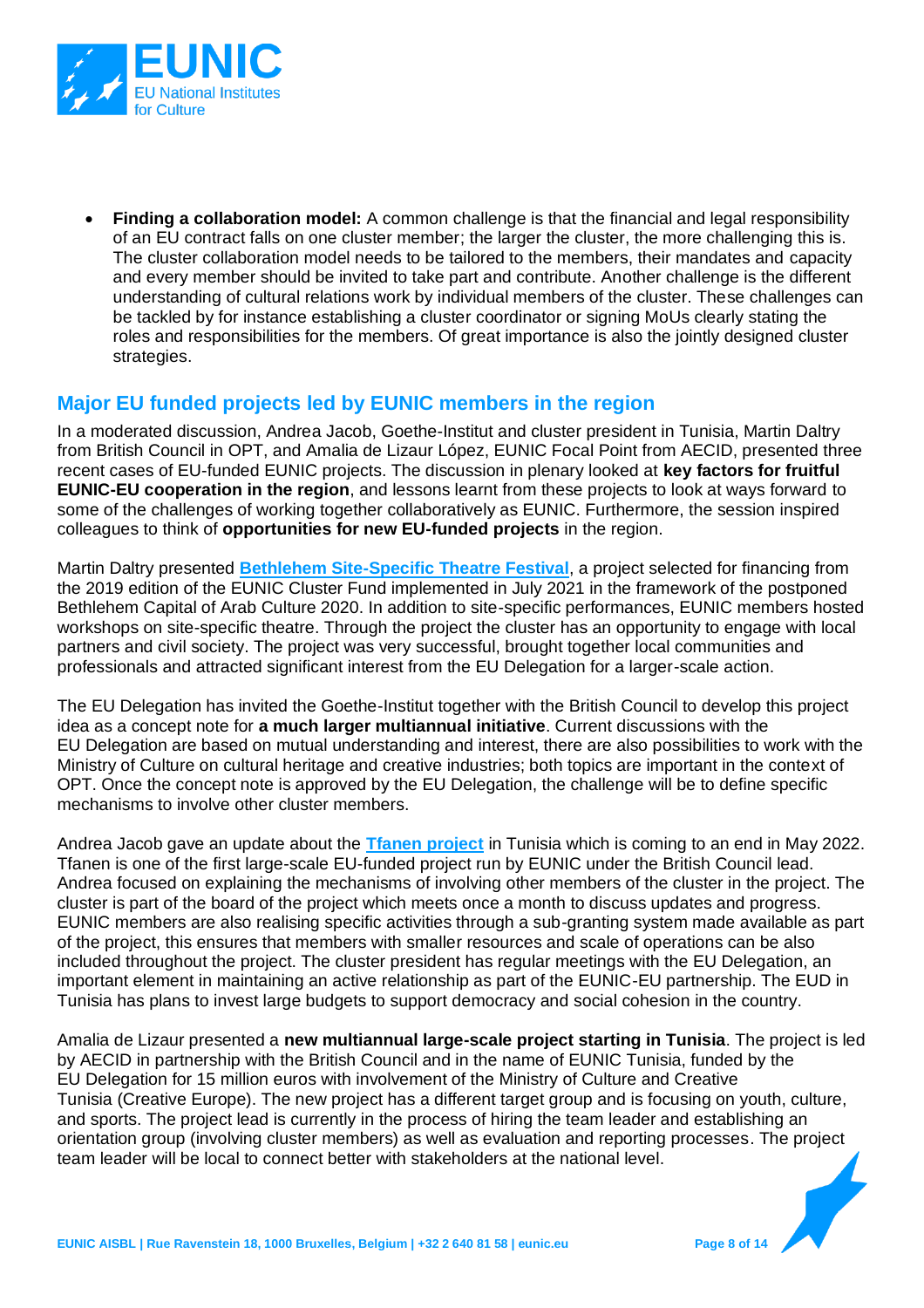

The project is not a direct continuation of Tfanen, but the new team plans to exchange lessons learnt from the past project. The engagement of the cluster is still to be determined, but there is an added value of EUNIC members implementing activities through subgrants. Additionally, EUNIC members could add expertise to develop specific projects for young target audiences in specific areas beyond the capital city. From the technical perspective, the development and signing of the project took over two years with a process of open discussion, join development of project ideas, as well as lengthy tendering process.

#### **Some challenges and opportunities emerging from the discussion in plenary**

Every EU Delegation is structured differently and has a different country strategy and thematic focus. For EUNIC colleagues it is often difficult to know who to talk to, where decisions are taken and how to approach the EU Delegation in the spirit of the partnership. Cultural focal points are often communication officers with limited mandate and expertise in culture, and limited knowledge of the joint EUNIC-EU partnership. Colleagues need to do background research into their respective EU Delegations. Often larger scale opportunities emerge from the development cooperation and political sections, but they are less accessible to colleagues.

There are several existing financial methods for the EU Delegations to support cultural relations projects (PAGoDA contracts, service contracts, grant agreements, and direct invoicing) all of these have their unique advantages and disadvantages, details of each modality are outlined in the [Joint Guidelines.](https://eunic.eu/news/joint-guidelines-updated) Currently there is no specific modality to finance cultural relations projects under the EUNIC-EU partnership and colleagues need to find creative solutions to pursue these.

As EUNIC clusters don't have a legal status, often one of the EUNIC members signs a contract with the EU Delegation on behalf of the cluster. Several EUNIC members (AECID, British Council, Goethe-Institut, Instituto Camões I.P.) have the PAGoDA status which means that they can administer much larger amounts from the EU institutions, which also involve much stricter governance and financial reporting rules.

EUNIC's role in the partnership is not only to financially administer the grants, but to provide a forum to discuss topics and projects, provide specific expertise in the broader culture and education fields, as well as provide access to larger local networks of stakeholders and civil society organisations based on years of building relations of trust on the ground.

#### **Fragile contexts, going deeper in the MENA region**

Jordi Baltà, author of the [EUNIC Peace & Stability report](https://eunic.eu/news/cultural-relations-key-approaches-in-fragile-contexts-report-available) presented his report to the group to introduce a group discussion around the status of **EUNIC member operations in the most fragile parts of the MENA region** including main actions, priorities, and needs: what possibilities are there for deeper EUNIC collaboration? What is the added value of European collaboration on these topics?

The report has been presented at different occasions recently **linking to broader EU policy on cultural heritage, security, and sustainable development.** This topic proves to be relevant to several EUNIC members and clusters active in the region, fragility can manifest itself through different aspect in the individual local, country contexts. As a next step locally, EUNIC should unpick relevant findings and explore how these are addressed in different countries.

Are other fragilities such as gender considered and addressed through the report? This particular topic can be addressed through either through the prism of societal fragility but also as more

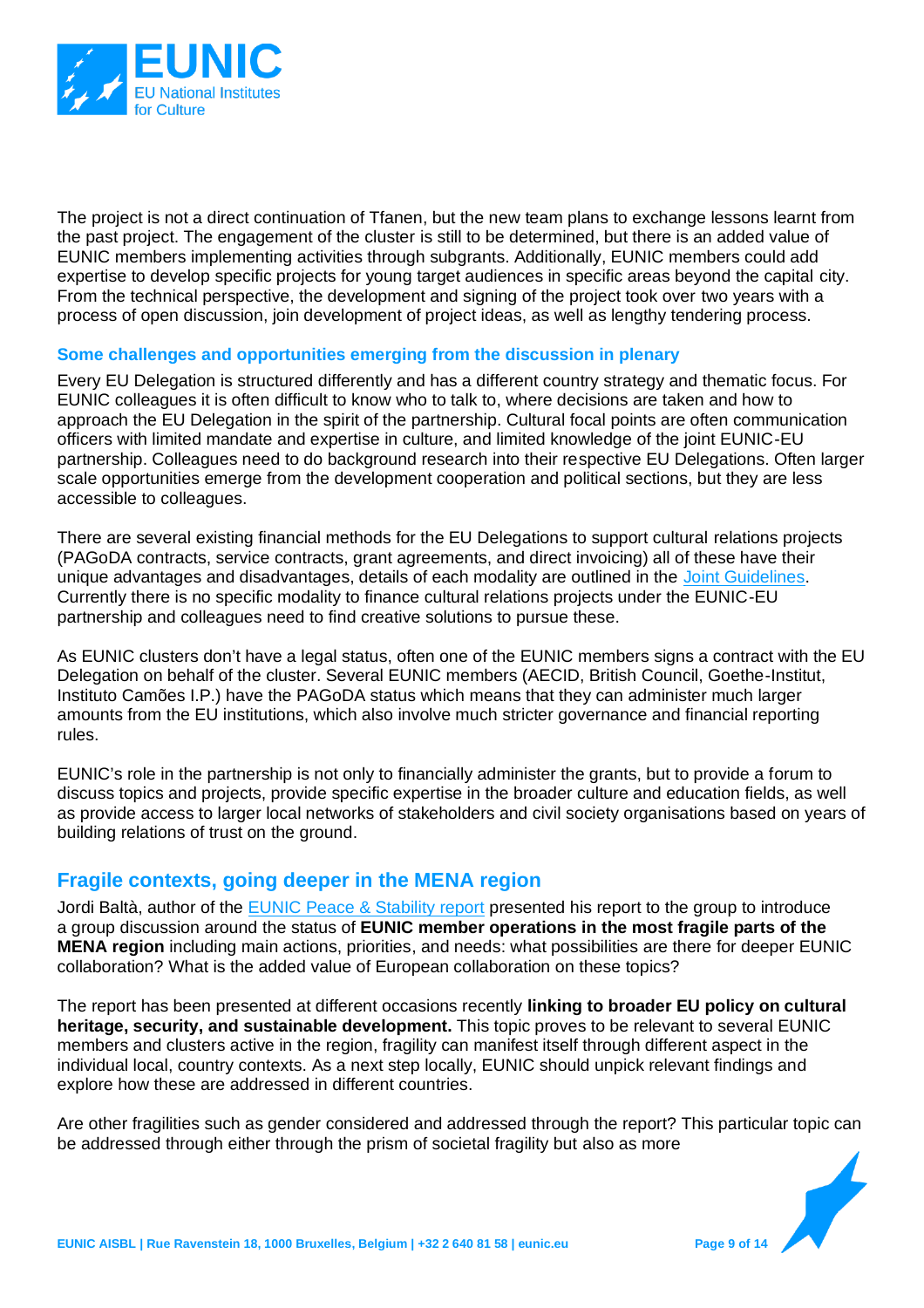

**transversally as an aspect linked to several fragilities**, e.g., climate change affecting more women and children. It is also evident through some of the case studies explored through the research.

#### **Countries, topics, and activities discussed in plenary**

**Libya:** several EUNIC members are interested in reinitiating activities in Libya linked to language courses (language for empowerment), climate change and its impact on cultural heritage. British Council has an office in Libya and so does the Embassy of France. Goethe-Institut organizes activities from the office in Tunis. Goethe-Institut Tunisia is currently exploring possibility of setting up a EUNIC cluster in Libya, potentially involving Embassy of France, British Council and Embassy of Italy. The Embassy of Austria working from Tunis also covers Libya, but there is not cultural activity.

**Yemen**: France is covering Yemen from its office in Riyadh. British Council has long experience in Yemen despite the war, currently it has two offices in Yemen as the country is increasingly split across geographical lines. Goethe-Institut in Jordan is covering Yemen, currently working through the German House, a special fund via the German MFA. Goethe-Institut is also receiving a grant through the EU Delegation to Yemen, with a project starting in April. Working in Yemen leads to many practical questions including aspects of safety, permissions, humanitarian aid and development funds. It is important to connect cultural professionals working in this field. Goethe-Institut is looking for other interested members to create a Yemen cluster in exile: a united voice is crucial for advocating for the importance of culture in this area and through impactful activities. Another possibility instead of creating a cluster in Yemen is to create a peer group on knowledge sharing on concrete activities.

**OPT**: Austrian Cultural Forum in Tel Aviv trying to work in OPT and engage with the OPT cluster, but corridors for exchange are shrinking. Active involvement of the British Council is seen recently particularly in cultural heritage through the Cultural Protection Fund, and some cooperation with the ALIPH foundation in the Gaza strip. Negotiations are under way for an EU-funded large-scale project in OPT.

**Syria**: British Council based in Lebanon covers Syria. Goethe-Institut HQ are exploring possibilities of engagement in Syria, but it is not clear on what basis. More knowledge of other initiatives is needed. Members are careful to implement activities that might be perceived as supporting the Syrian government.

**AECID** works to ensure that cultural topics come to the fore through bigger development projects. The importance of more integration of cultural institutions and development agencies – the practitioners' network with a dedicated task force on culture and development is a good starting point.

The **Austrian Cultural Forum in Cairo** elaborated on the launch of a regional digital platform, connecting six countries in the region (Jordan, Bahrain, Qatar, OPT, Lebanon, Saudi Arabia), and digital workshops on different art forms focusing on youth, so far with huge outreach and a proven good way of connecting across borders.

**British Council**, besides working in Yemen, OPT, Lebanon, Syria (from Beirut), also covers Iraq. Focus areas are protection and promotion of tangible and intangible cultural heritage, connections between local and international artists through international collaboration grants, language courses linked to creating sense of identity, power of culture to respond to global challenges, in particular climate change.

Several members mentioned fruitful collaborations with the [ALIPH foundation](https://www.aliph-foundation.org/en) and UNESCO.

Added value of European cultural cooperation on these topics:

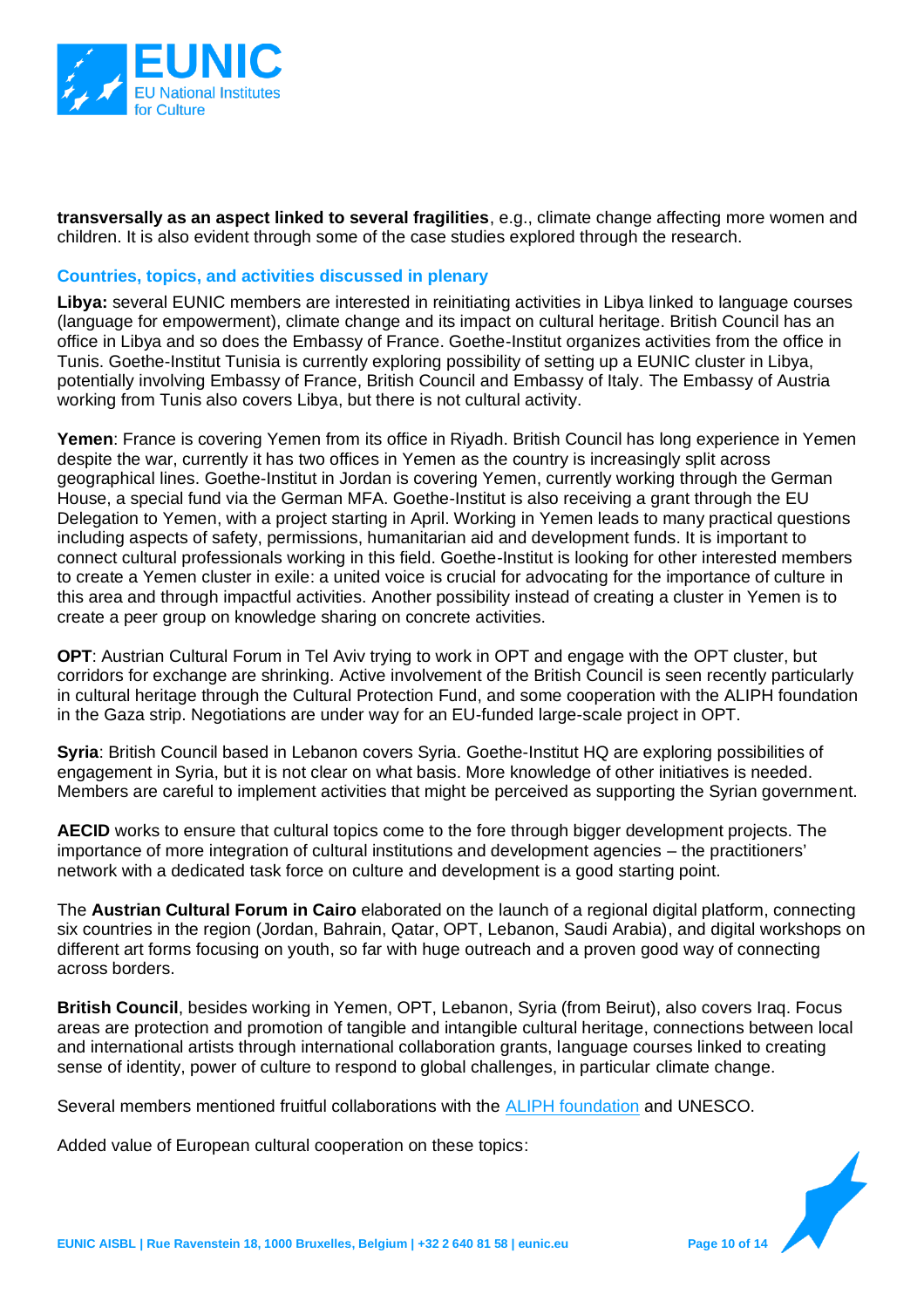

- **Combining areas of expertise**, including sharing intelligence on operational and logistical aspects, including safety, permits.
- Talking with **single voice for better advocacy** and funding opportunities in this area
- Some **members with larger networks** are more active in the field by pooling resources and working together this can lead to more lasting impact
- Good opportunity for closer, deeper, and **more impactful cooperation with EU Delegations**, showcasing long-term impact in this area via culture.

#### **Next steps**

- Explore the possibility of setting up a **cluster or closer EUNIC member dialogue on/in Libya**
- Explore the possibility of either setting up a **cluster in exile or peer support group on Yemen**
- Have an **overview of EU activities on this topic** in the region
- Clusters are encouraged to **use the presented report as basis for internal discussion** and as inspiring practical framework to create concrete focus through specific activities
- **Follow-up conversation** with clusters in the region interested in the topic

#### **Discussion about suitable action in response to the situation in Ukraine**

Given the status of **the war in Ukraine**, participants entered a previously unscheduled discussion on the topic due to the urgency of the situation and the expressed interest of participants in discussing possibilities and suitable actions for clusters to react and show solidarity. While colleagues in, e.g., Morocco and Algeria noted the **difficulties of taking any obvious action** due to the neutral positions of the respective national governments, colleagues from Goethe-Institut highlighted that they had been encouraged to undertake actions of solidarity by their Headquarters in Munich. Colleagues exchanged on actions undertaken or discussions each cluster had had on the situation. For example, members of the cluster in OPT have **reacted individually as institutions**, while members decided that as a cluster any action would be inappropriate in the context.

This concern of appropriate action in a context regularly facing conflict situations was echoed with participants sharing a sense of wanting to show solidarity as Europeans and at the same time **not wanting to give the impression of caring only for European issues**. Questions raised – and remaining without unanimous and definite answer from the group – included: What can be our role as European institutions especially in the framework of our work in the MENA context constantly facing conflict? What impact do actions such as publishing a statement or demonstrating in front of an embassy have, and what meaningful actions could we as clusters undertake?

It was agreed that while all clusters and institutions remain autonomous in their decision to react or not, directives received from the EUNIC office on the stance the network is taking have been perceived as helpful guidance by colleagues in clusters. **The role of the network can be to share activities planned on this topic in the future.** 

#### **Call to action: Direct opportunities in the year ahead**

The final session gave participants an overview of funding opportunities open to EUNIC clusters, now and in the near future. The **Cluster Fund** is EUNIC's primary internal funding mechanism to **support the development of EUNIC clusters through joint collaborative projects**. Since 2012, 146 projects have been supported with a total budget of over 1,3 million euros. An overview of supported projects can be [found here.](https://eunic.eu/projects) The next call will open in September 2022 for projects to be implemented in 2023. General eligibility criteria and previous selection criteria can be found in the presentation.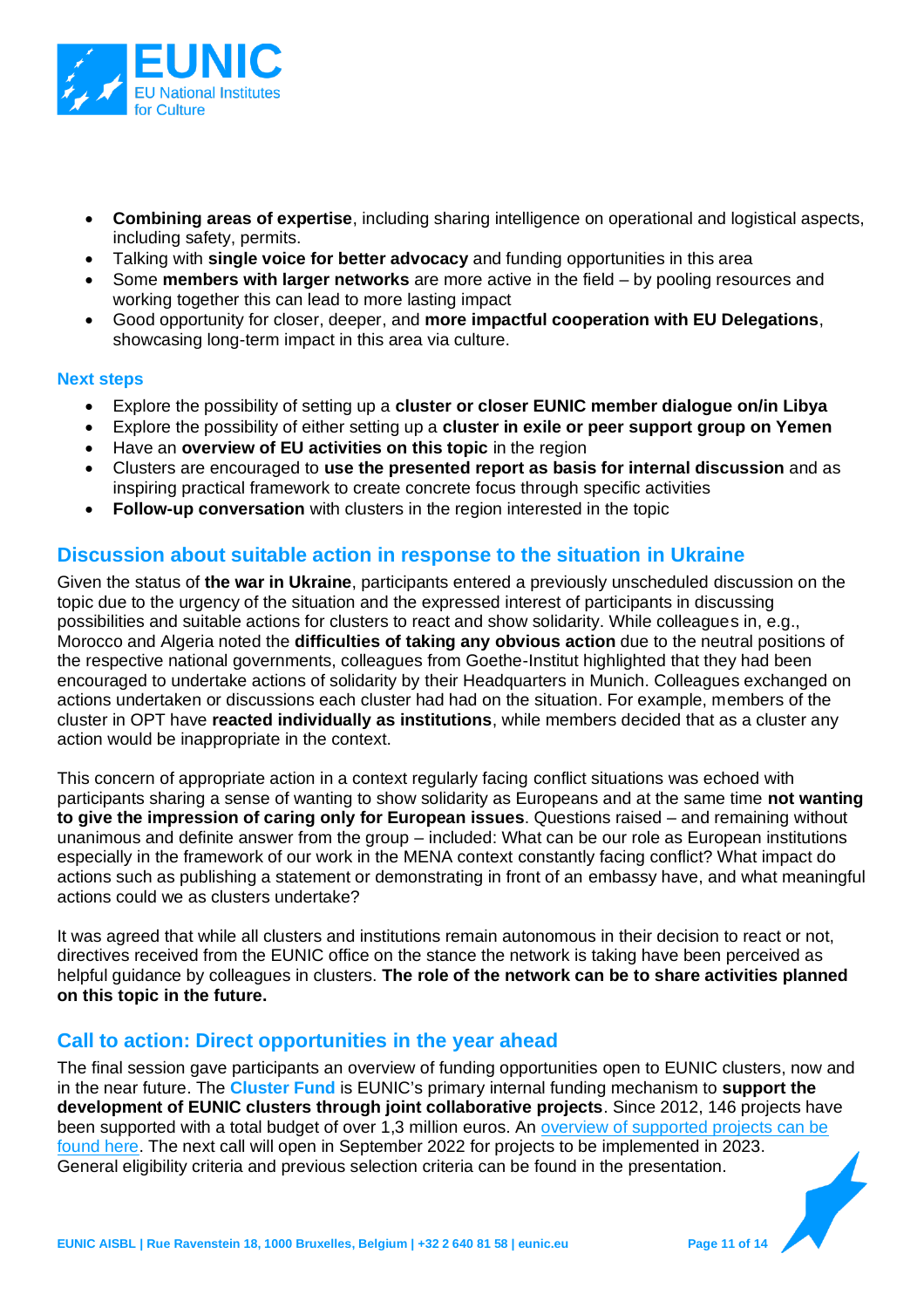

**[European Spaces of Culture](https://europeanspacesofculture.eu/)** has launched its third Call for Ideas, which will be open until 19 June 2022. More information on the call can be found in the presentation and [on the website.](https://europeanspacesofculture.eu/news/new-call-for-ideas-published) In its first two phases European Spaces of Culture has supported a total of 17 pilot projects. **The MENA region so far has not been represented among the selected pilot projects** and colleagues are strongly encouraged to turn the high regional potential into collaborative action that demonstrates and takes forward our joint work in cultural relations. Although the elaboration of project ideas and plans jointly indeed do take time and effort – as does forming a well-functioning partnership based on equity – and the financial contribution to receive if selected is relatively low, the administrative workload is limited and the aim is for all partners concerned to benefit from taking part in the Preparatory Action, besides implementing inspiring and meaningful projects. In addition, European Spaces of Culture provides a space to experiment in partnership and content. Co-funding is not required, but highly recommended. For any questions about the project, contact Robert via [Robert.kieft@eunicglobal.eu.](mailto:Robert.kieft@eunicglobal.eu)

Some of the clusters, including Algeria, Egypt, Rabat Saudi Arabia, United Arab Emirates, and Israel, have also been contacted individually as they are eligible for the **EUNIC Special Call for Proposals 2022 Europe-Latin America**, initiated under the EUNIC presidency of AECID. Possible applications were discussed bilaterally.

### **Cultural visit of MMAG foundation**

The group visited [Mohammad and Mahera Abu](http://mmagfoundation.org/)  [Ghazaleh Foundation,](http://mmagfoundation.org/) an independent foundation founded in 2017. The foundation provides a space for artistic research, production and critical discourse through its exhibition programme, educational projects, and residency spaces.

The visit allowed participants to explore the various spaces of the foundation, including artist studios, residency homes, exhibition and film screening spaces, a sound studio, a photography development atelier, and vast gardens, and to learn about its vision, history, and future projects.



### **Reception at the Residence of the Belgian Ambassador**

Together with colleagues from the EUNIC Jordan cluster and the EU Delegation in Amman, participants of the seminar were invited to a closing reception upon the generous invitation of the Belgian Ambassador to Jordan.







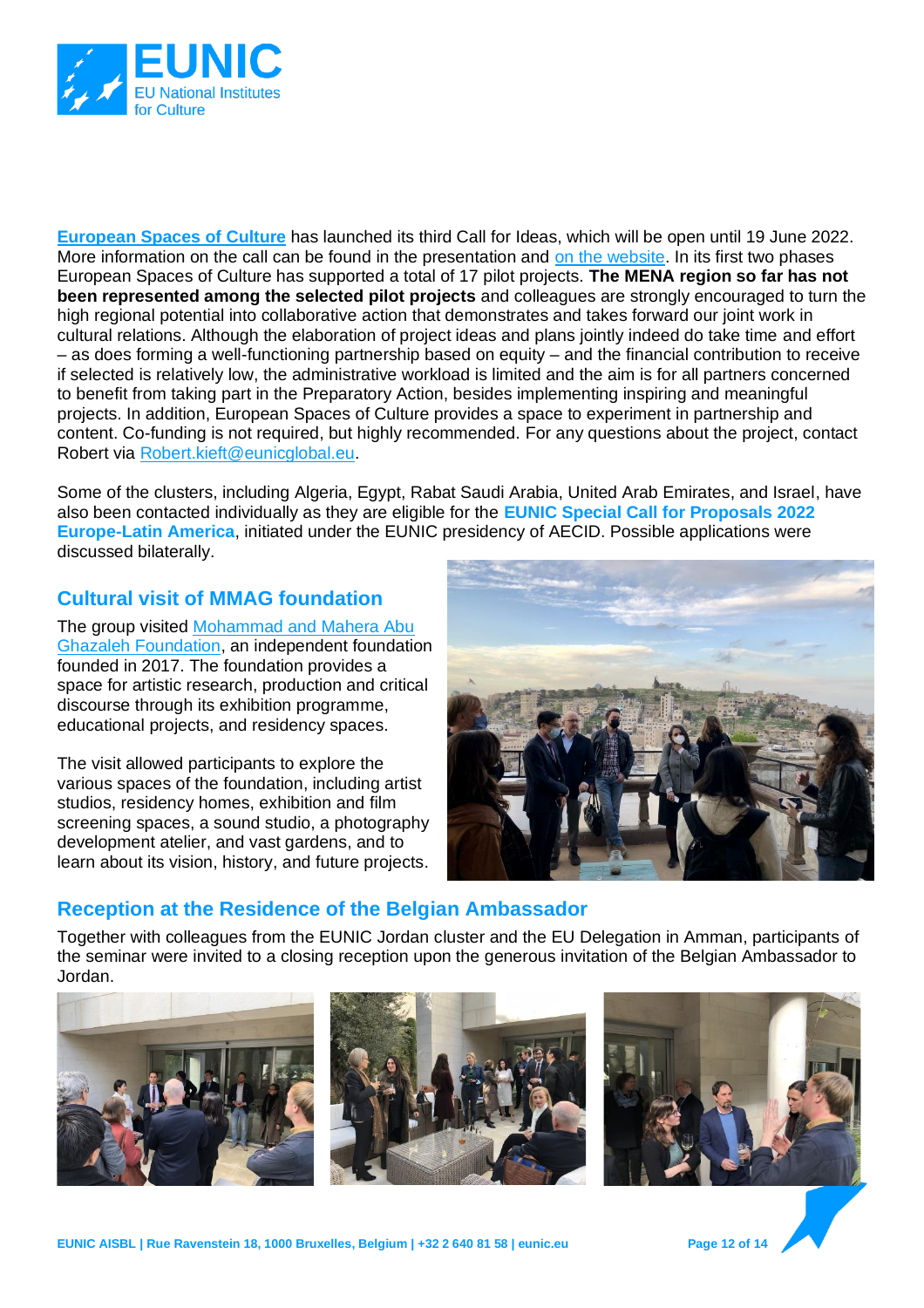

#### **Evaluation and feedback by participants**

Based on an online form completed by 50% of the participants, the evaluation revealed an overall satisfaction with the regional cluster seminar with an average scoring of 4.6 out of 5 points. Especially the moderated panel discussion on Major EU funded projects was highly evaluated with 4.8 points average.

#### **Resources**

All the presentations used during the seminar can be found on [Google Drive:](https://drive.google.com/drive/u/2/folders/1LNZelb3zjloWg3GfmIUaqaV48iYik3ft)

- EUNIC PowerPoint presentation including information on the EUNIC network, EUNIC's strategic partnership with the EU and the EU's strategy for international cultural relations, EUNIC cluster governance models, partnership projects with EU Delegations in the MENA region and upcoming funding opportunities including the third Call for Ideas of European Spaces of Culture.
- Jordi Baltà's presentation of the Cultural Relations [Key Approaches in Fragile Contexts Report](https://eunic.eu/news/cultural-relations-key-approaches-in-fragile-contexts-report-available)

#### **Other references**

- [EUNIC Cluster Guidelines:](https://drive.google.com/drive/u/2/folders/1S48zusD1BiTAGTbcYTOXzCieU7ng08gr) a practical and comprehensive handbook for colleagues working in clusters worldwide with all key information and relevant documents on cluster governance and management
- [EUNIC-EEAS-EC Joint Guidelines:](https://eunic.eu/news/joint-guidelines-updated) a practical framework to strengthen the partnership between the EU and EUNIC
- [Joint Communication "Towards an EU strategy for international cultural relations",](https://eur-lex.europa.eu/legal-content/EN/TXT/?uri=JOIN%3A2016%3A29%3AFIN) the baseline document that defines the principles and values of the EU's approach to international cultural relations.
- [European Spaces of Culture](https://europeanspacesofculture.eu/) information on the website
- [Not a toolkit! Fair Collaboration in cultural relations: a reflAction,](https://eunic.eu/fair-collaboration) EUNIC commissioned practical tools and reflections on ethical questions underpinning collaboration in cultural relations
- Cultural Relations [Key Approaches in Fragile Contexts,](https://eunic.eu/news/cultural-relations-key-approaches-in-fragile-contexts-report-available) EUNIC report by Jordi Baltà